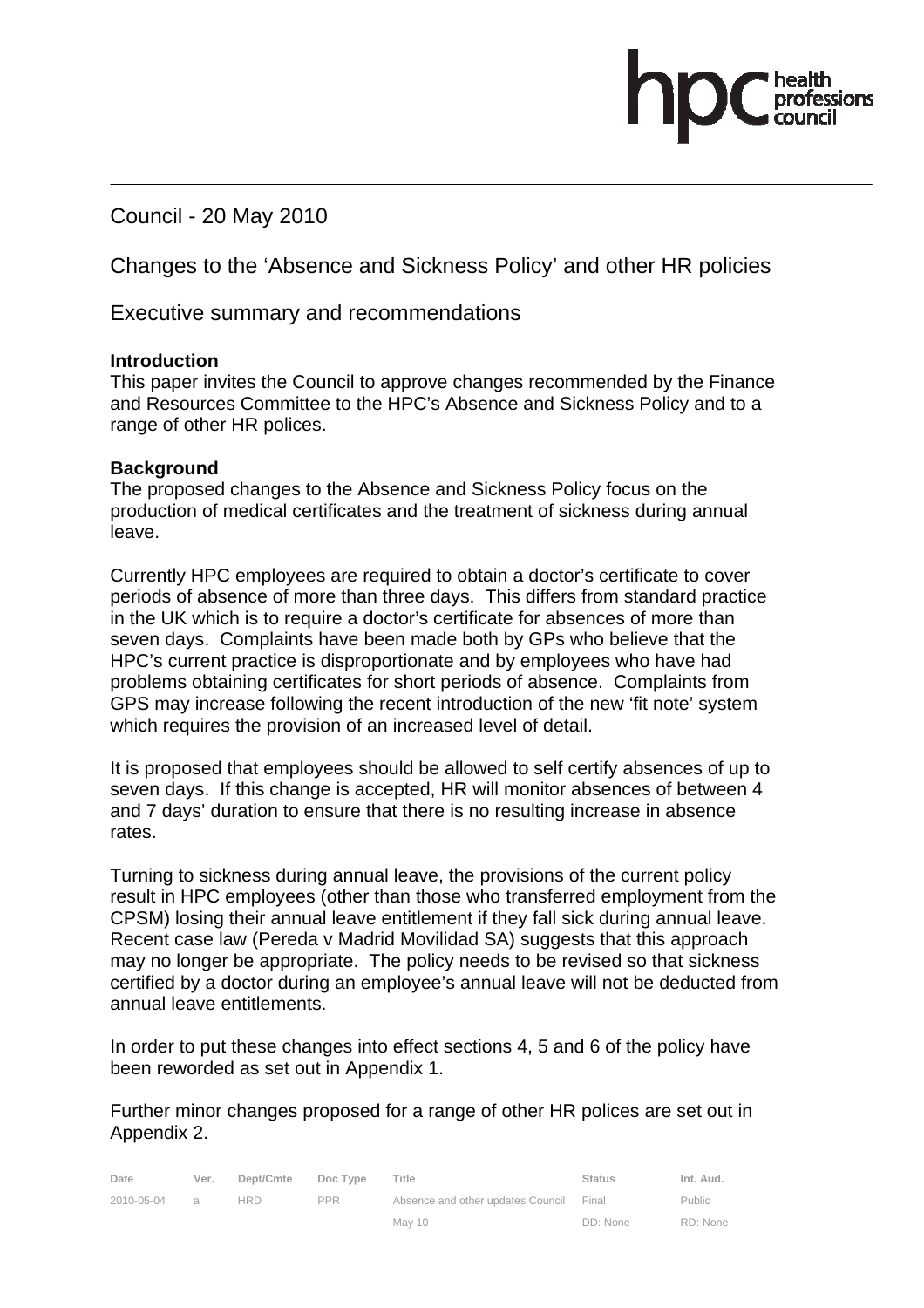### **Decision**

Council is asked to:

- Approve the changes proposed to the 'Absence and Sickness Policy' in Appendix 1
- Approve the minor changes proposed to other HR policies set out in Appendix 2

**Resource implications** 

Nil

**Financial implications** 

Nil

## **Appendices**

Appendix 1 – Proposed Changes to the Absence and Sickness Policy Appendix 2 – Summary of Employee Handbook Changes April 2010

### **Date of paper**

4th May 2010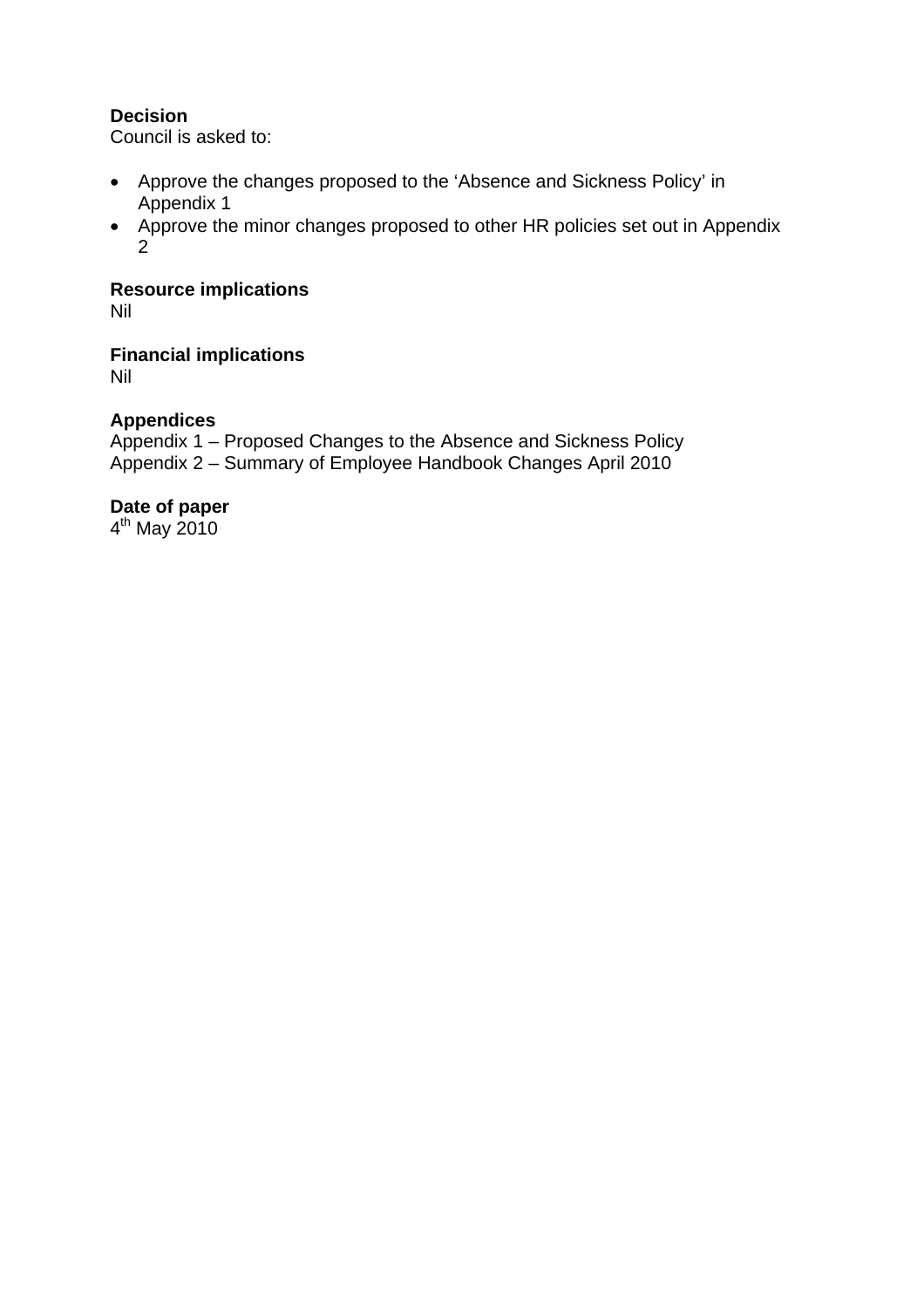# **Appendix 1**

### **Proposed Changes to the Absence and Sickness Policy**

#### **4.0 Notification Procedure**

- 4.1 On the first day of absence, employees are responsible for telephoning their line manager within an hour of the start of their normal working day. If it is not possible to reach the line manager, a message should be left with Human Resources or another appropriate manager. An indication should be given on the likely duration of absence and when contact will be made next. Contact by email or text message is not acceptable, and wherever possible, employees should make contact personally by telephone.
- 4.2 Managers must establish when employees expect to return or make contact again.

#### **5.0 Sick Certificates**

#### 5.1 Self Certification

If absent from work due to sickness for  *calendar days* (including weekends) or less, employees should self certify their absence through HRInfo immediately on their return to work.

#### 5.2 Doctor's Certificates

If an employee is absent due to sickness for  $\beta$  or more calendar days (including weekends) then a Doctor's medical certificate is required and must be forwarded to the manager immediately. This should not be delayed until the return to work date. For periods of absence requiring a medical certificate, the certificate must cover the whole period without breaks between certificates. If an employee is charged a fee for providing a medical certificate, HPC will refund this cost through staff expenses provided the certificate states a fee was paid and the amount.

- 5.3 The HPC reserves the right to withhold the payment of sick pay where employees fail to provide certificates when required to do so. Managers should seek advice from Human Resources under these circumstances.
- 5.4 A medical certificate will either state that an employee should remain absent from work 'until' a certain date or for a stated

| Date         | Ver. | Dept/Cmte  | Doc Type | Title      | <b>Status</b> | Int. Aud. |
|--------------|------|------------|----------|------------|---------------|-----------|
| 2010-04-16 a |      | <b>HRD</b> | POL      | Appendix 1 | Final         | Public    |
|              |      |            |          |            | DD: None      | RD: None  |

**Deleted:** or ensuring contact is made with

**Deleted:** For a period of illness of **Deleted:** three (3) working days or **Deleted:** complete a **Deleted:** icate **Deleted:** form and return it to their line manager **Deleted:** For periods of illness of more than three (3) working days **Deleted:** , **Deleted:** must be as soon as possible at the start of the illness and **Deleted:** the employee's Doctor **Deleted:** s **Deleted:** them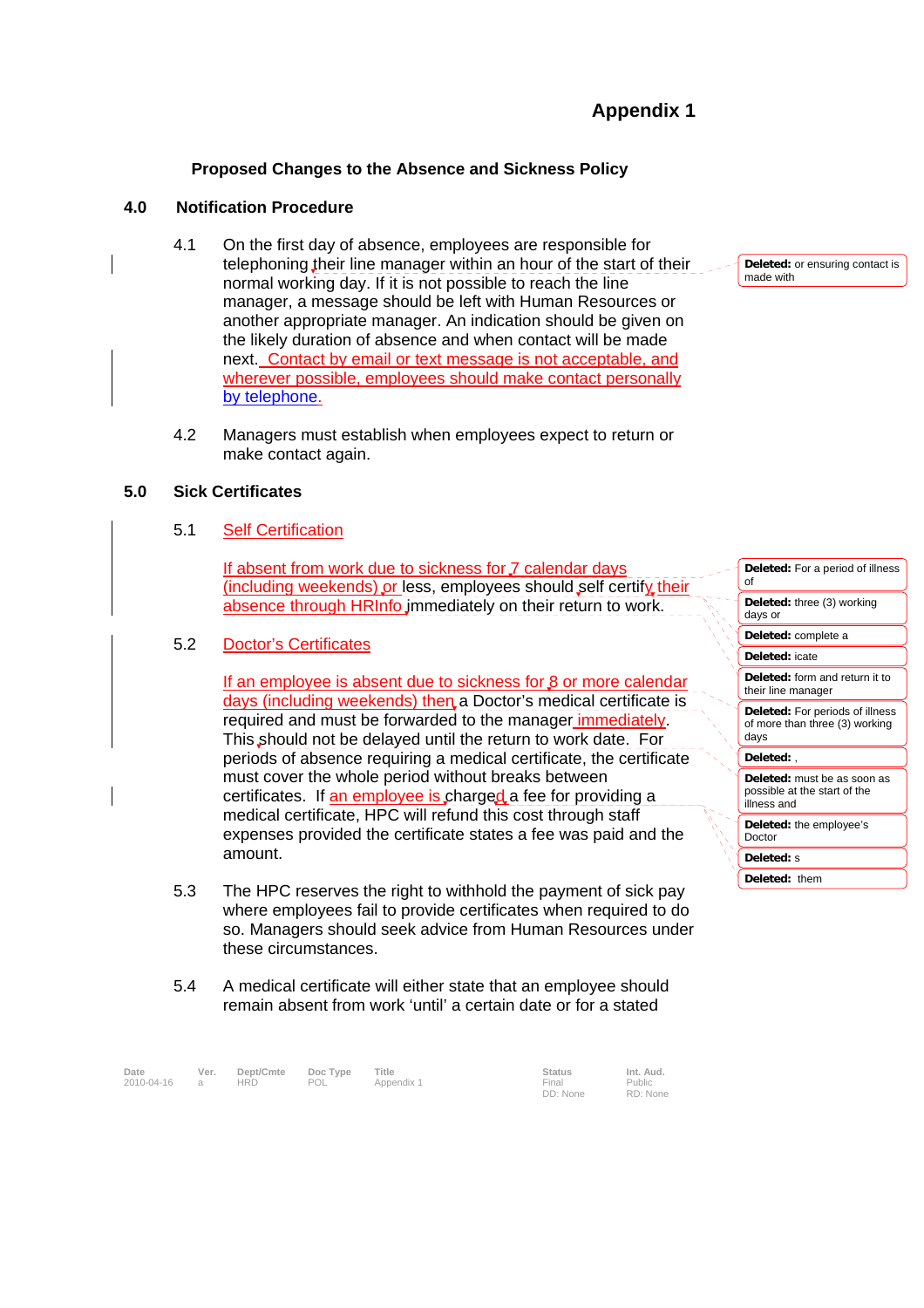period, for example 'one week'. The date that the employee is due back to work is explained in the below examples:

- if a certificate states refrain from work 'until  $1<sup>st</sup>$  June' this means that the employee is due back at work on the  $1<sup>st</sup>$  June.
- if a certificate states refrain from work 'for one week' and is signed by the GP on a Tuesday this means that the employee is due back to work the following Tuesday.
- 5.5 Line managers must forward certificates to Human Resources as soon as possible.
- 5.6 Sickness certified by a doctor during annual leave will not be deducted from an employee's annual leave entitlement. A doctor's certificate should be obtained irrespective of the length of the sickness. In all other cases, if an employee falls ill while on annual leave they will nevertheless be considered to be on annual leave and not sick leave.
- 5.7 A National Health Medical Certificate signed by your GP can be requested when any sickness absence occurs immediately before or after annual leave or public holidays.

#### **6.0 Unauthorised/Un-Notified Absence**

- 6.1 When an employee is absent without following the notification and reporting procedure and without good reason, the HPC reserves the right to withhold payment of sick pay. Managers will be responsible for informally investigating the absence and, if appropriate, referring to the Dismissal and Disciplinary Policy and procedure. Advice must be sought from Human Resources before the disciplinary procedure is initiated.
- 6.2 Medical certificates should be provided as soon as possible (see 5.2). Failure of an employee to provide a certificate within a reasonable timeframe may also deem an absence as unauthorised and the above shall apply.

**Formatted:** Bullets and Numbering

#### **Deleted:** holiday **Deleted:** holiday

**Deleted:** If an employee is sick during a period of annual leave they will nevertheless be considered to be on annual leave and not sick leave. (Unless stated otherwise on an employee's contract of employment where a more generous entitlement has been carried over from an older contract).¶

**Deleted:** m

Date Ver. Dept/Cmte Doc Type Title **Status** Status Int. Aud.

2010-04-16 a HRD POL Appendix 1 Final

DD: None

Public RD: None